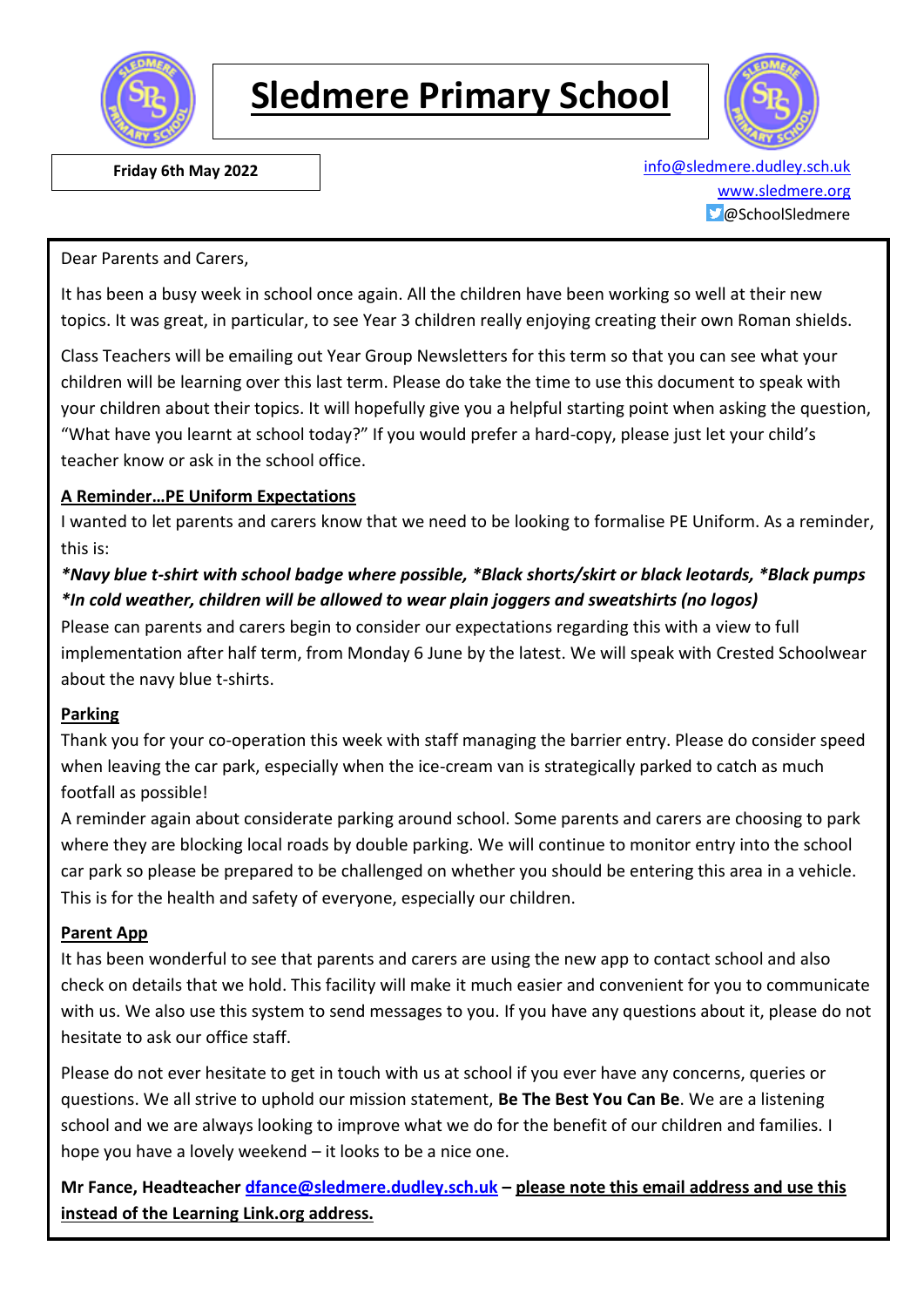



| <b>Learners of the Week!</b>                           |  |  |  |
|--------------------------------------------------------|--|--|--|
| <b>Nursery</b>                                         |  |  |  |
| London: Archie Hughes and Rabia Ul Haq                 |  |  |  |
| <b>Reception</b>                                       |  |  |  |
| <b>Cardiff: Alissia Chapman and Carter Edmunds</b>     |  |  |  |
| <b>Belfast: Aryan Yakoob and Amelia Henry</b>          |  |  |  |
| <b>Edinburgh: Isra Sultan and Adam Ali</b>             |  |  |  |
| Year 1                                                 |  |  |  |
| Paris: Nazeer Yakubu and Sahibjot Kaur                 |  |  |  |
| <b>Rome: Elliot Banson Osei and Nancy Stringer.</b>    |  |  |  |
| <b>Madrid: Abubakar Nazim and Ellie-May Corns</b>      |  |  |  |
| Year <sub>2</sub>                                      |  |  |  |
| <b>Barcelona: Kordel Sherwood and Scirocco Wilkins</b> |  |  |  |
| <b>Berlin: Ayaan Rafiq and Elizabeth Suciu</b>         |  |  |  |
| <b>Budapest: Suhana Naveen and Wali Haider</b>         |  |  |  |
| Year 3                                                 |  |  |  |
| Beijing: Luke Larmer and Azeeka Basharat               |  |  |  |
| <b>Tokyo: Sakinah Batool and Brogan Hawthorne</b>      |  |  |  |
| <b>Singapore: Emma Goddard and Kyron Beet</b>          |  |  |  |
| Year 4                                                 |  |  |  |
| <b>Doha: Max Bowater and Hareem Sajid</b>              |  |  |  |
| Abu Dhabi: Romario Parker and Isobelle Cooper          |  |  |  |
| <b>Dubai: Lily-Rose Hall and Chris Osei</b>            |  |  |  |
| Year 5                                                 |  |  |  |
| Toronto: Mayson Hilditch and Zulekha Shahzadi          |  |  |  |
| <b>Chicago: Haroon Ali and Finley Jackson</b>          |  |  |  |
| <b>Boston: Harry Britton and Issabelle Palmer-Hill</b> |  |  |  |
| Year 6                                                 |  |  |  |
| <b>Brasilia: Ashley Priest and Remaya Robinson</b>     |  |  |  |
| <b>Lima: Sophieleigh Hopkins and Rayaan Shahed</b>     |  |  |  |
| <b>Santiago: Caleb Gilbert and Alexandra Preda</b>     |  |  |  |
|                                                        |  |  |  |

These are the pupils selected this week in recognition of our school values... **Respect, Responsibility, Kindness, Perseverance, Confidence, Resilience**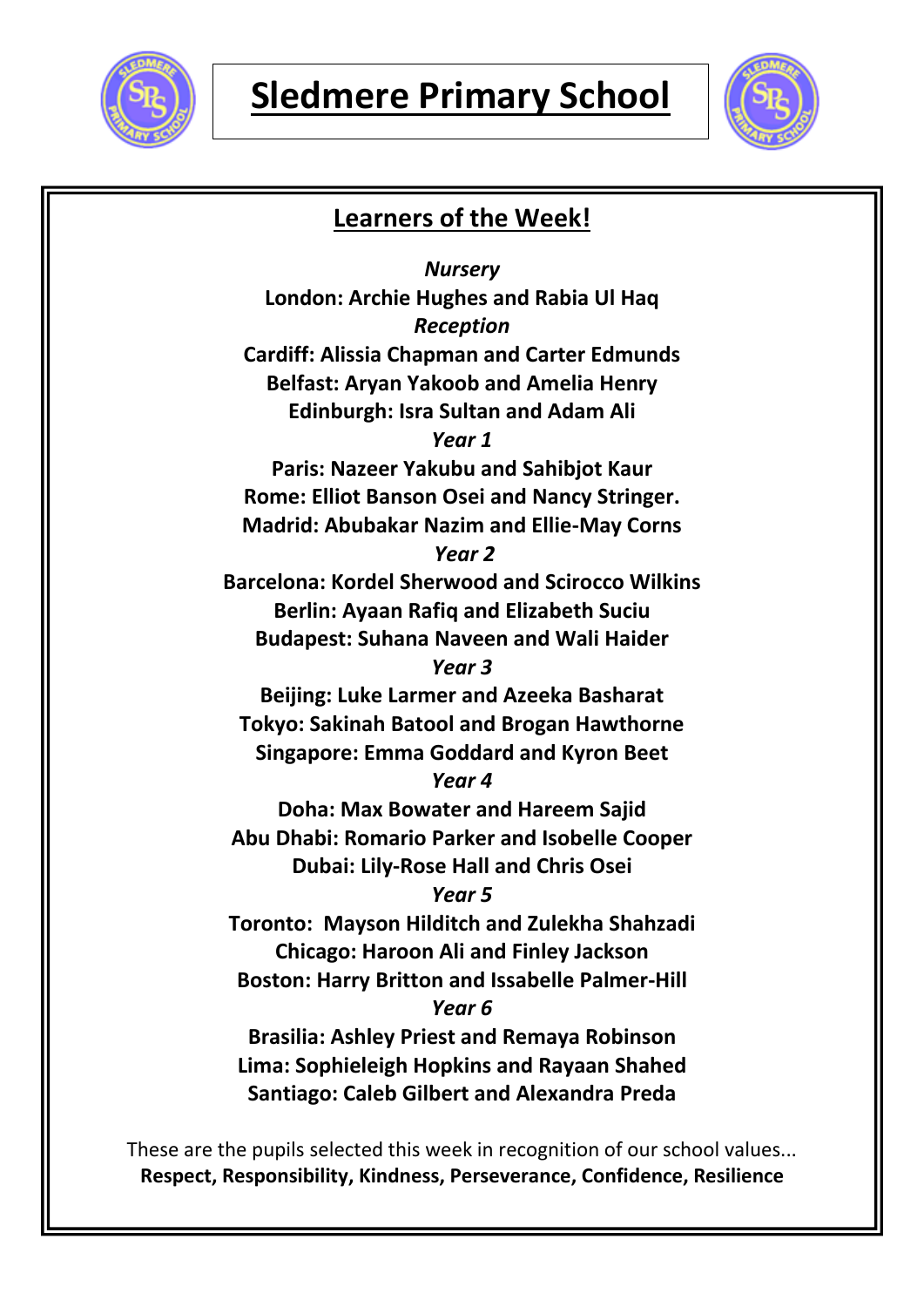



#### **Messages from the School Office**

- Please note parents will have not have access to the school carpark at pick up time until 3:10pm
- Class photos and a Year group photo for Year 6, will be taken by Tempest Photographers on the 22<sub>nd</sub> June.
- Polite reminder **-** Breakfast Club doors will close at **8:15am**. Please come before this time.

Many happy returns to all these children, who have celebrated their birthday over this week. We wish you all the best for future health, success and happiness!

| Happy Birthday to      |                       |                       |                       |  |  |
|------------------------|-----------------------|-----------------------|-----------------------|--|--|
| <b>Mikail Mohammed</b> | Ayaan Sajid           | Prabhav Sharma        | Zayn Zada             |  |  |
| Zoha Imran             | Jenson Harris         | Eryn Field            |                       |  |  |
| Reuben Malhi           | Taiba Ahmed           | <b>Zainab Tanveer</b> |                       |  |  |
| Rayn Siddique          | <b>Callum Edwards</b> |                       | <b>Elliot Raxster</b> |  |  |

## **Online Safety**

**Please do speak to your children about keeping safe online and when using social media.**